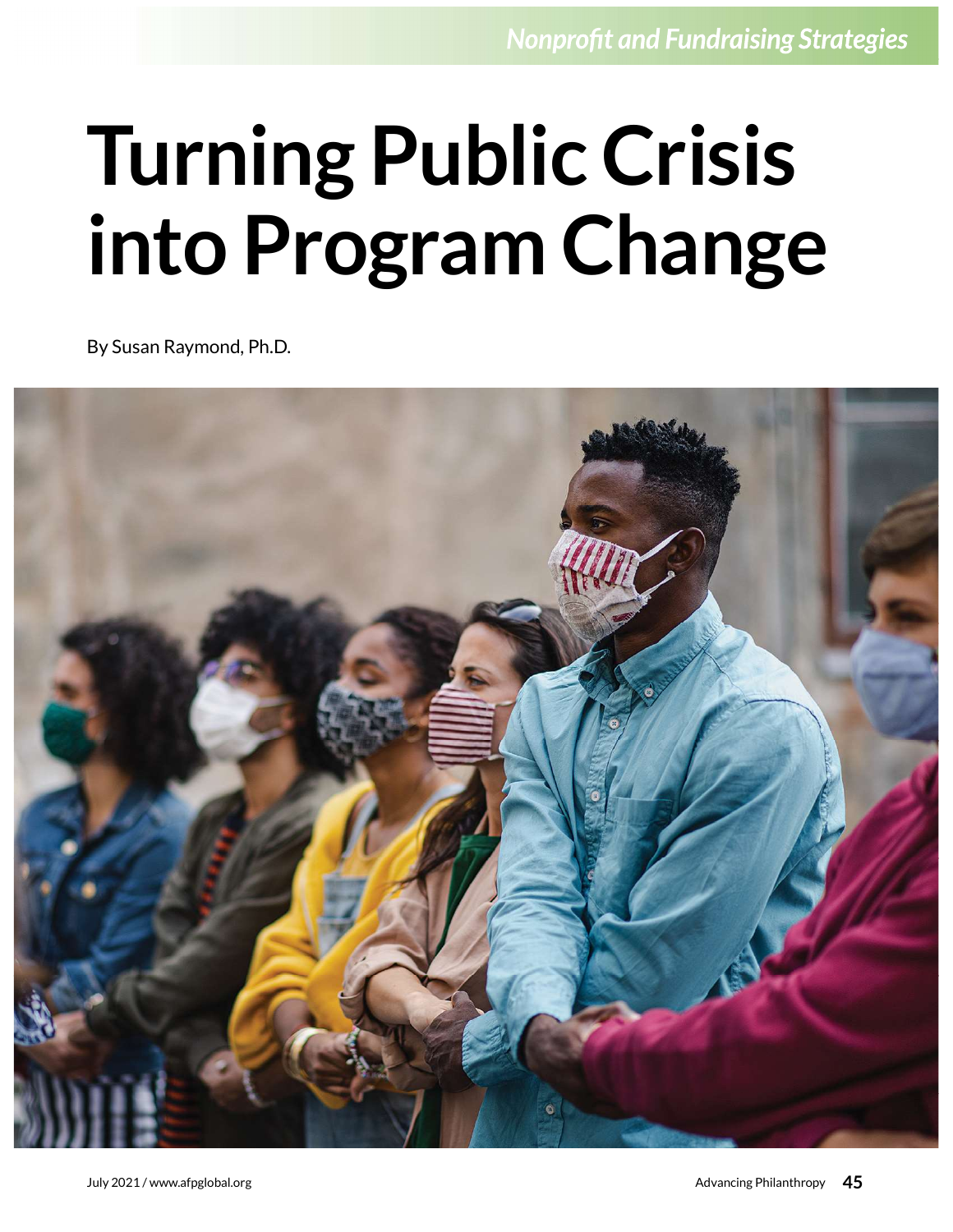In March of 2020, the bottom fell out. As COVID-19 spread, states locked down. Unemployment soared. Businesses and government offices shut down. Fear ruled families and communities. This was materially different from other crises, such as the Great Recession. In 2008, the plummeting S&P 500 could not kill you. In 2020, COVID-19 would and did. On a massive scale. As of this writing, 600,000 Americans have lost their lives. That would be akin to wiping out the entire city of Seattle in 12 months.

onprofits found themselves in the perfect storm<br>of change blowing in from all four points of the programmatic compass: radically increased demand for basic needs services, such as food and income supplementation; new demand for new services never before provided; plummeting donations as economic uncertainty spread; and an inability to provide any of those services safely in person. This perfect storm blew especially intensely where poverty was deep and widespread.

Navigating that perfect storm, even as it buffeted from all four points of the compass, can, however, create knowledge and opportunity for institutional change that benefits the community. That is true particularly, perhaps only, if the nonprofit in question already deeply understands, and is trusted by, the community.

The case of Edmundite Missions in Selma, Alabama, illustrates the point. The storm of crisis can create program opportunity if strategy is the mediator.

## THE SETTING

Selma, Alabama, is an icon of the civil rights movement. It is evidence that the voices of people can change inequity. It is also the poorest city in the poorest county in one of the poorest areas of the country. Some of the highest rates of diabetes, hypertension, obesity, and disability in the nation mean particular vulnerability to widespread morbidity and mortality. With household incomes at 40% of the national average, unemployment consistently at double-digit levels, and nearly half the children living in poverty, economic challenges abound.

Edmundite Missions, a Catholic nonprofit founded by the Society of St. Edmund, has served Selma and the surrounding rural areas for over 80 years, providing food, social services, counseling and education to the poorest of the poor. With that long history in this

vulnerable community, the Missions is one of the most trusted organizations in Selma. It also reaches significant numbers of the poor, serving over 1,000 meals a day 365 days a year and providing social services support to one client every 15 minutes five days a week 52 weeks a year.

When the Selma education system went digital in March 2020 and then decided to remain digital for the 2020–2021 academic year, the question was how to harness that capacity to this new problem. And how to pay for it.



#### Comparison of Median Houshold Incomes 2020

Source: Bureau of the Census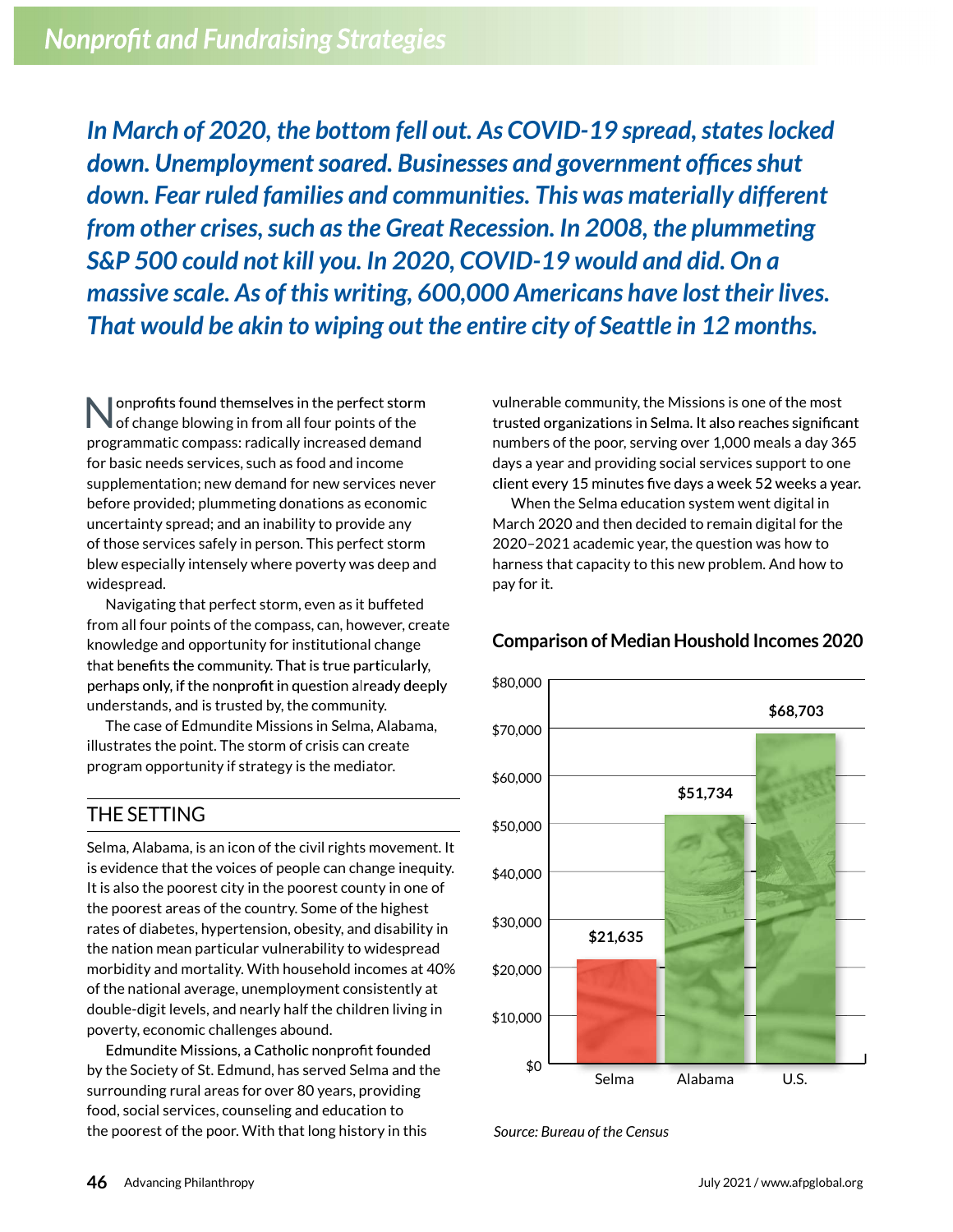#### **THE COVID-19 RESPONSE**

Nearly all students in the Selma public school system qualify for federal school meal programs. It was clear that access to the electronic capacity that would enable digital learning was going to be a problem. To put it mildly. It was also clear that most children would not have adequate support at home to engage in consistent, high-quality digital learning, even if internet access was available.

In response, and as the academic year opened, the Missions established an Academic Resource Center (ARC) at its Dr. Michael and Catherine Bullock Recreation and Community Center in the heart of one of the city's more impoverished areas. Computer access was provided across three large areas with full public health protocols. This bridged the digital divide.

The development office reached out to donors for help. Contributions and major gifts enabled the purchase of laptops, software to access the learning platforms, materials and supplies to supplement the platforms and operations costs. Crisis fundraising, as it often is in America, enabled action.

The learning curve of the Selma school system was not insignificant. Digital platforms did not work. Passwords changed and access was denied. Teachers struggled to master the new approach to teaching. Students stared at black screens rather than at humans, not a particularly engaging way to spend a morning for a 5th grader.

Things began to run more smoothly as August turned to December. The internet worked, platforms worked, passwords worked. But as the processes settled in, the deeper issues became more obvious.

Initially, in the summer of 2020, the Missions stepped forward because of the lack of digital access. But the "digital divide" was only part of the actual problem because solving the "digital divide" crisis did not solve the problem. The real problem was education. Computers and internet access would do little good if 3rd graders could not read to begin with. Digital platforms would do little good if children were too hungry to pay attention.

Computers without teachers meant access to video games, perhaps not the "access" that bridging the digital divide had in mind.

What was lacking was far deeper than computer access. What was lacking was educational preparation. First graders could not read or write their names. Second graders could not add. No one could sit alone and concentrate successfully or consistently. Fourth graders could not multiply. No one did the assigned homework. And high schoolers did not show up at all. Ever.

So, ARC became a teaching site, not a digital site, with actual teachers teaching actual subject matter. With volunteers sitting next to children, side by side, as they logged on. In compliance with all public health protocols, but teaching and encouraging young students nonetheless.

That this was the necessary approach was not a matter of "fault." It was not the schools' "fault," although certainly educational improvements and change were desperately needed. It was not the families' "fault," although certainly greater family skills and attention were needed. It was definitely not the children's "fault," although certainly more attention to task and less attention to video games was needed. There were no fingers to be pointed, except The methods at that specter of history and five generations of<br>NEW KNOWLEDGE, NEW LESSONS poverty. The question was not who to blame. The question was what to do.

## A NEW STRATEGY

The immediate crisis then fed long-term strategy.

Before COVID-19, the Missions educational strategy embedded in its New Possibilities Youth Program a focus on middle school, ensuring that students are prepared to matriculate into high school not just with academic capacity but also with personal strength. The experience with COVID-19 threw into stark relief the need to completely reassess the Missions educational approach. If reading in 2nd grade fell behind, what possible outcome could middle school have?

The new strategy, fed by lessons from responding to an immediate crisis whose capacity was fed by successful crisis fundraising, focused on a consistent "arc" of support based on knowledge from the ARC. That strategy threw

Navigating that perfect storm, even as it buffeted from all four points of the compass, can, however, create knowledge and opportunity for institutional change that benefits the community.